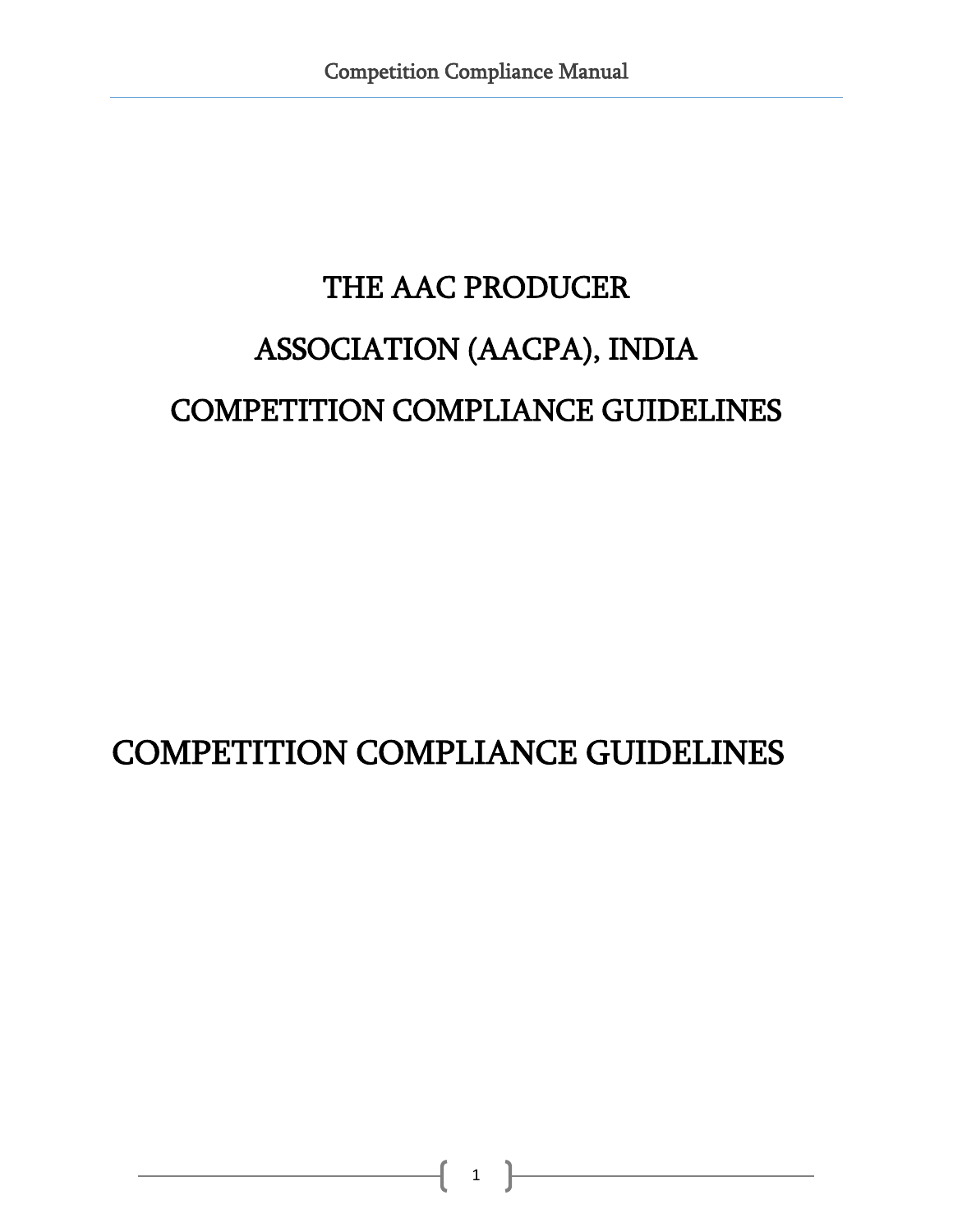## **Table of Contents**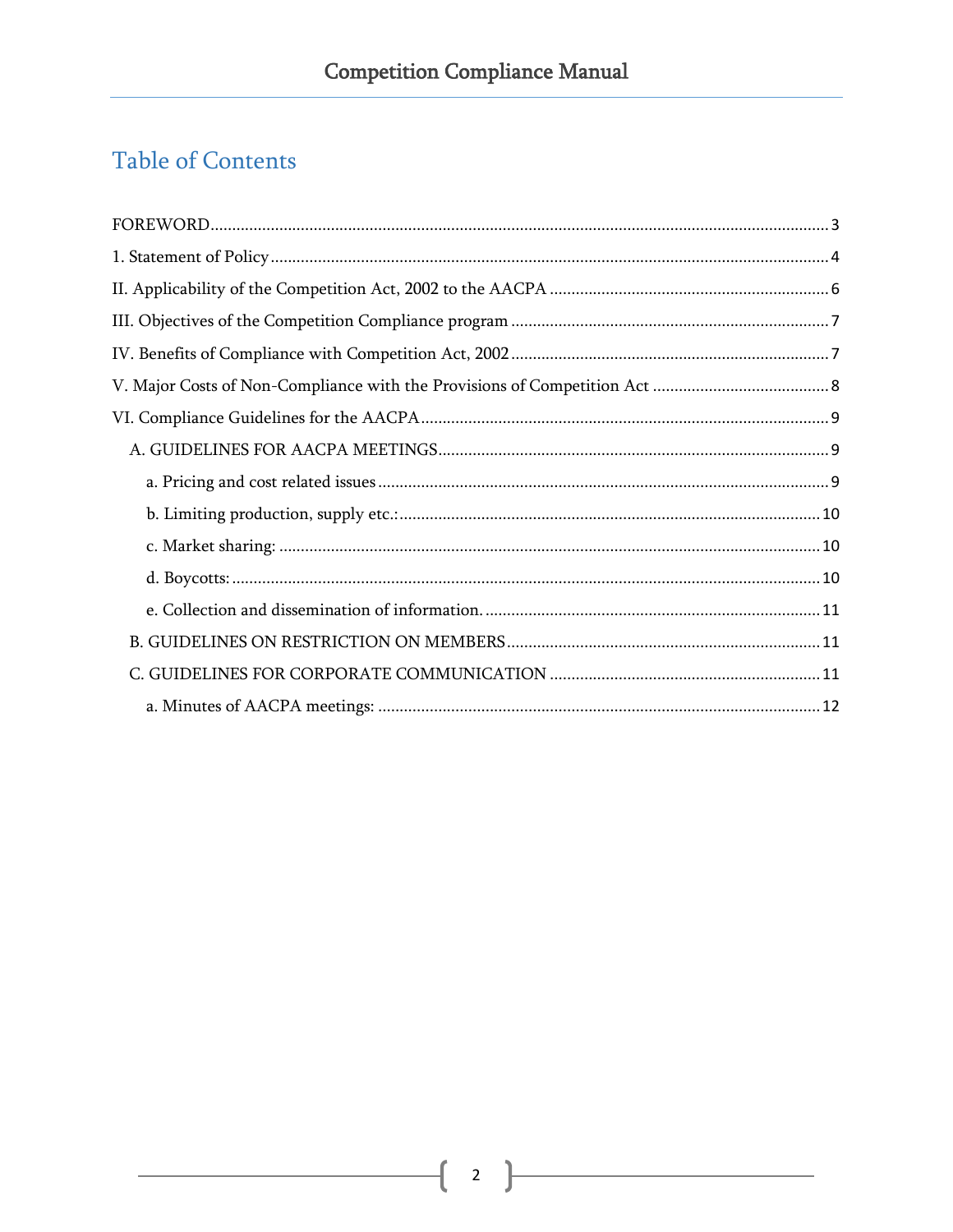## <span id="page-2-0"></span>FOREWORD

The AAC Producers Association (AACPA), established in May 2014, is a society registered under the Societies Registration Act, 1860 (Bylaw 21) of the Government of India. The AACPA functions according to its stated objectives in the Memorandum of Association (MOA). In addition, AACPA has spelt out its Vision and Mission as given below:

#### Vision

Making AAC block the preferred building material of choice across the whole of India

#### Mission

- Provide leadership to the AAC Blocks industry in India
- Provide exceptional value to the Members without sacrificing the interests of end users, builders, architects, designers and owners
- Develop, maintain and improve self-regulatory framework of Quality
- Encourage sustainable development with the use of AAC Blocks
- Establish and promote within members the highest business, operational and quality standards
- Share latest developments and knowledge in AAC technology within member companies and with customers

The AACPA is consistently sought to instill a culture of compliance with various Indian laws amongst its members. The AACPA acts as a nodal agency to voice the industry's achievements and concerns before various Government agencies, regulators and ministries and its customers. At the same time the AACPA ensures that its good offices are not used for carrying out any illegal activity by its members. In furtherance of it's a vowed policy of strict adherence to the legal regime in India, AACPA Re-affirms its commitment to comply with the requirements stipulated under the newly Enacted competition lawthe Competition Act, 2002. It is AACPA's policy that all its constituent members strictly comply with the requirements stipulated under the Competition Act, 2002 and the guidelines laid out in this Compliance Manual not only in form but also in substance. To assist its members in identifying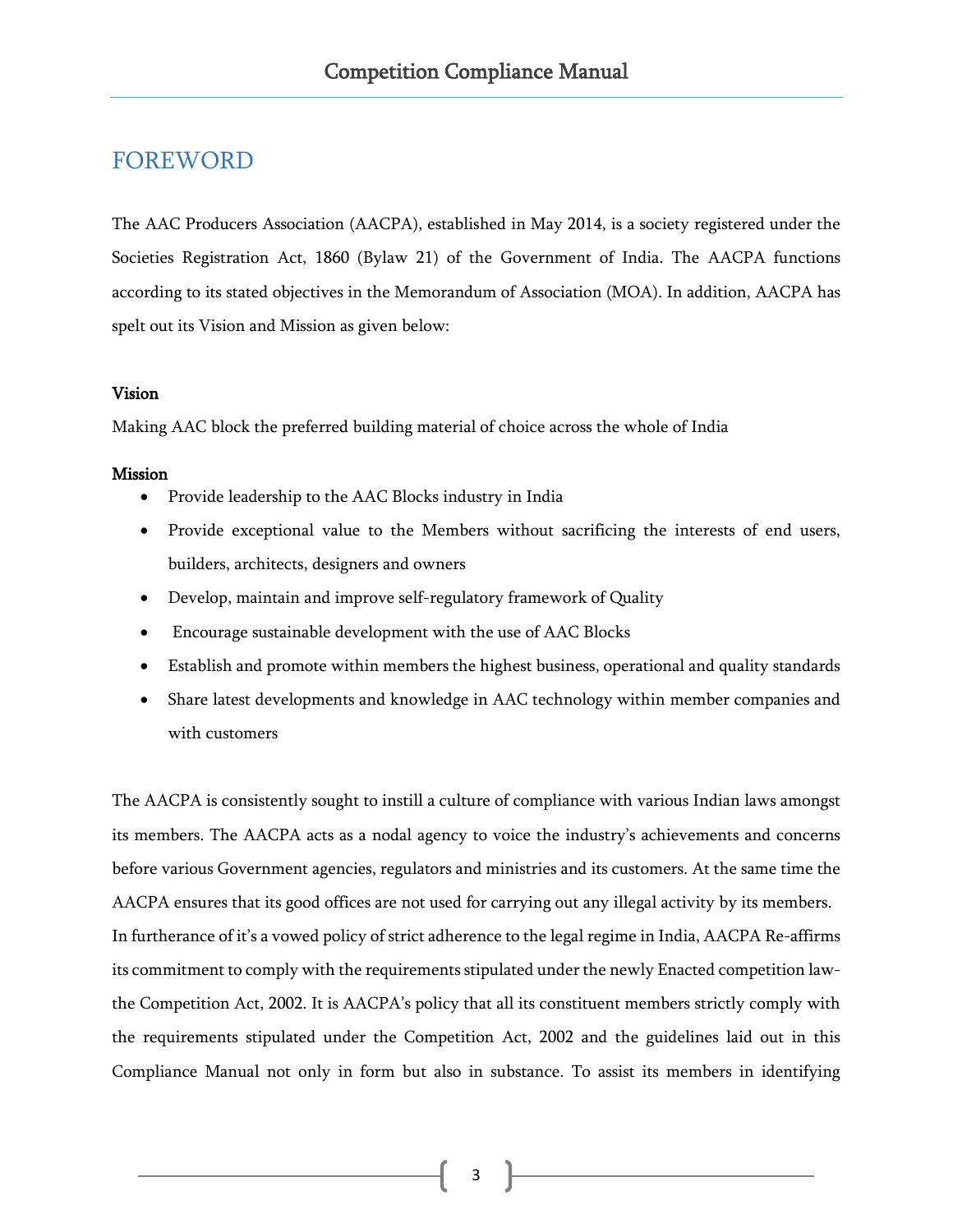situations that may have competition implications, AACPA is bringing forth this Competition Compliance Manual.

#### <span id="page-3-0"></span>1. Statement of Policy

The Government of India has enacted a new legislation-the Competition Act, 2002 ('the Act'). The Act seeks to prevent such business practices which may have adverse effect on competition in India. It establishes an entirely new set of rules and regulations which may require a change in the manner in which enterprises have been carrying out business in India and the way trade associations have been functioning in India.

Although trade associations such as the AACPA are aimed at and make pro-competitive contributions to the Indian economy, the very fact that trade associations bring competitors together presents risks under the Act. Very often trade associations are viewed as a platform, which bring competitors together and facilitate the conclusion of agreements, which may have anti-competitive effects. Such agreements attract significant penalties under the Act. Hence it is imperative that office bearers of the AACPA and the representatives from its members exercise extreme caution while carrying out their functions.

The AACPA's office bearers and constituent members are required to acquaint themselves of the requirements stipulated under the Act and the guidelines stipulated in this manual. Any proposed deviation from this policy must be approved, in advance, by the President of AACPA with advice of legal counsel. Violation of this policy may subject the member to disciplinary action, including dismissal from membership.

4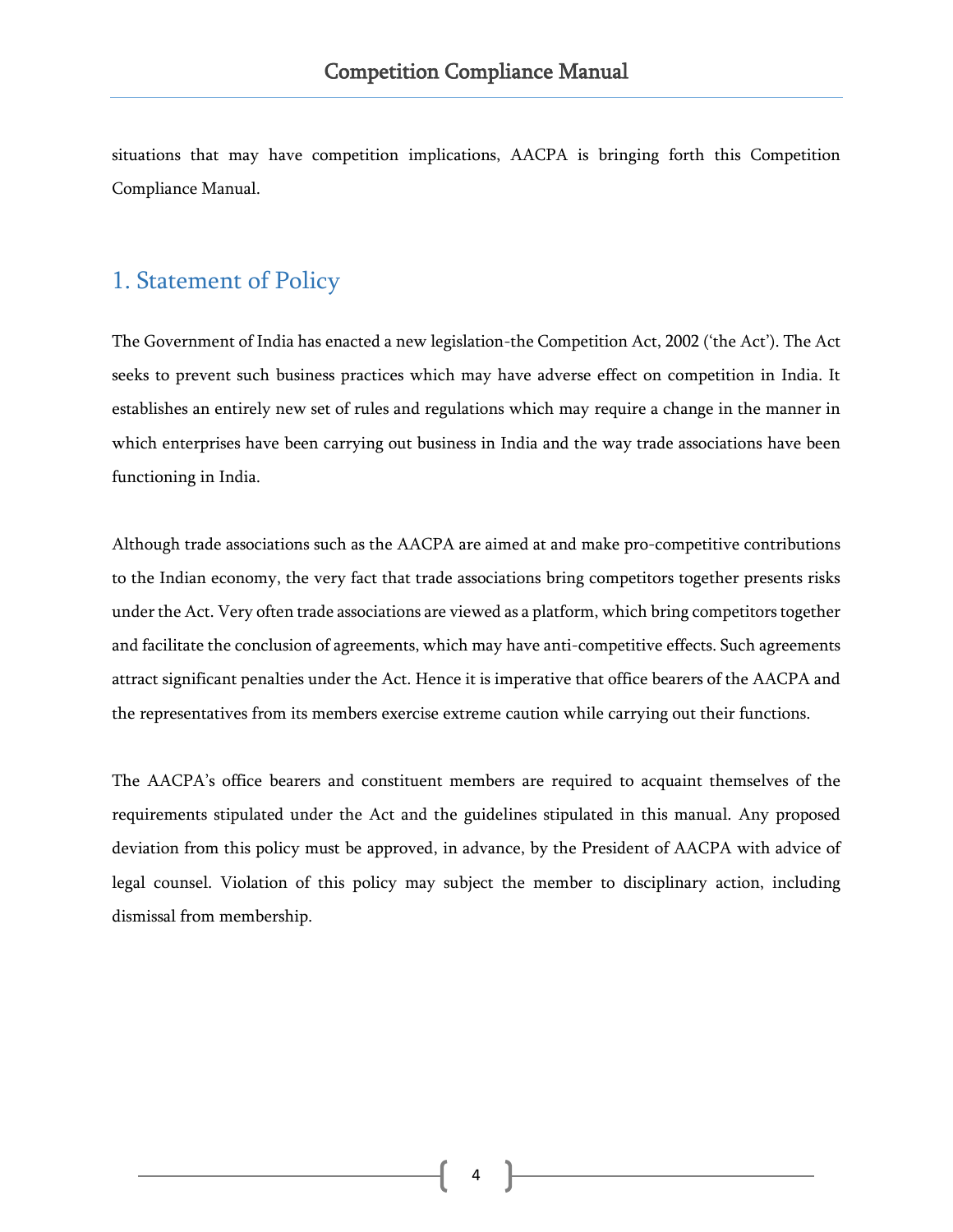5

ł

ſ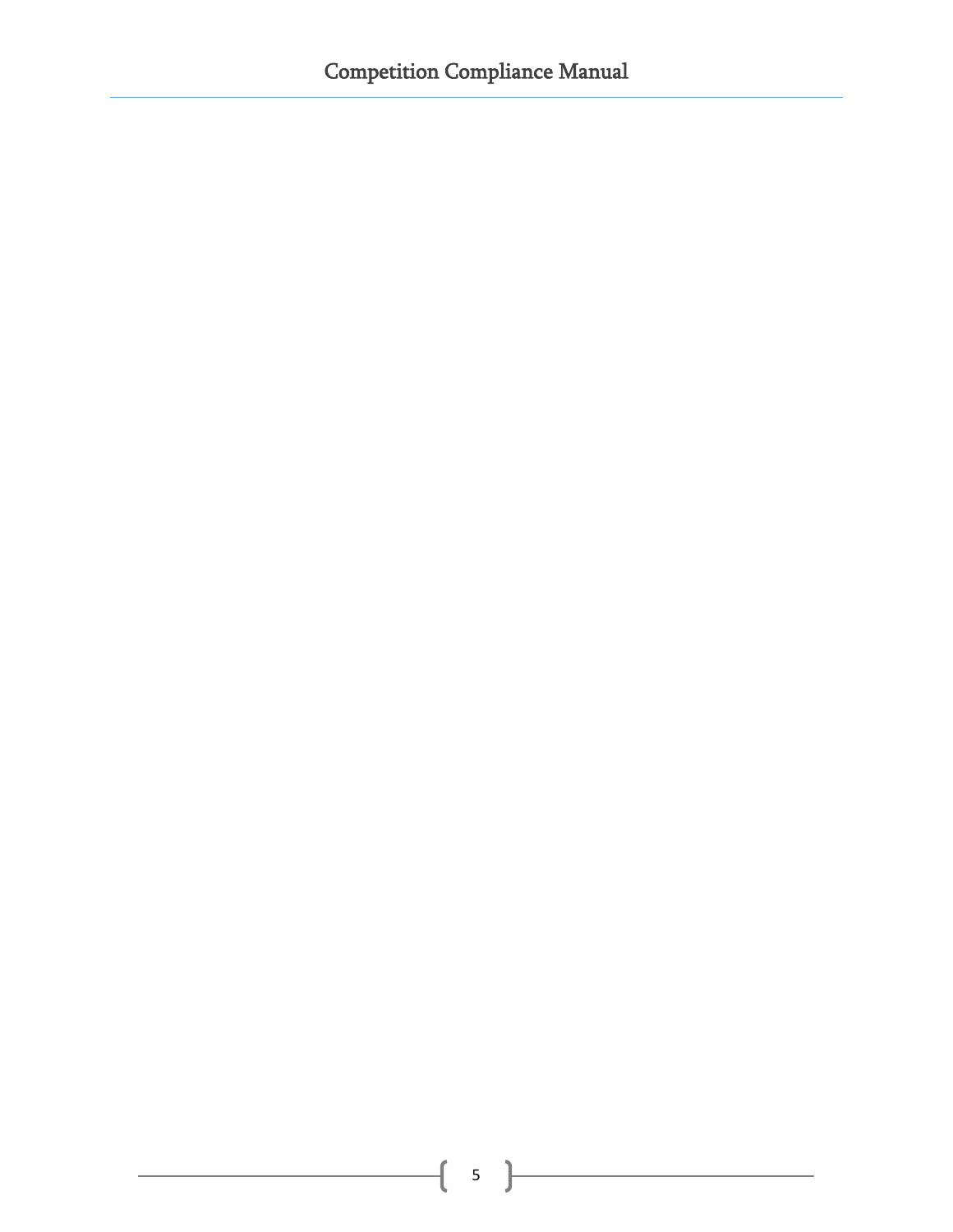## <span id="page-5-0"></span>II. Applicability of the Competition Act, 2002 to the AACPA

The Competition Act, 2002 seeks to regulate three types of conduct:

- (a) Anti-competitive agreement;
- (b) Abuse of dominant position;
- (c) Mergers and acquisitions

The Act does not contain any direct provision with respect to the functioning of trade associations. However, since the membership of trade associations comprises of competitors, every decision, direction or recommendation of an association will inevitably be required to be arrived at by consensus amongst the members. This meeting of minds between or amongst competitors is likely to be construed as an 'agreement' within the meaning of the Act.

It is important therefore that the decisions, directions and recommendations of AACPA and its members are not such as to attract scrutiny from the CCI and be characterized as anti-competitive agreements. Such decisions, directions and recommendations may be construed as anti-competitive agreements if they:

- (a) Result in price fixing;
- (b) Limit or control the supply of goods;
- (c) Result in division of markets;
- (d) Result in bid rigging or collusive bidding.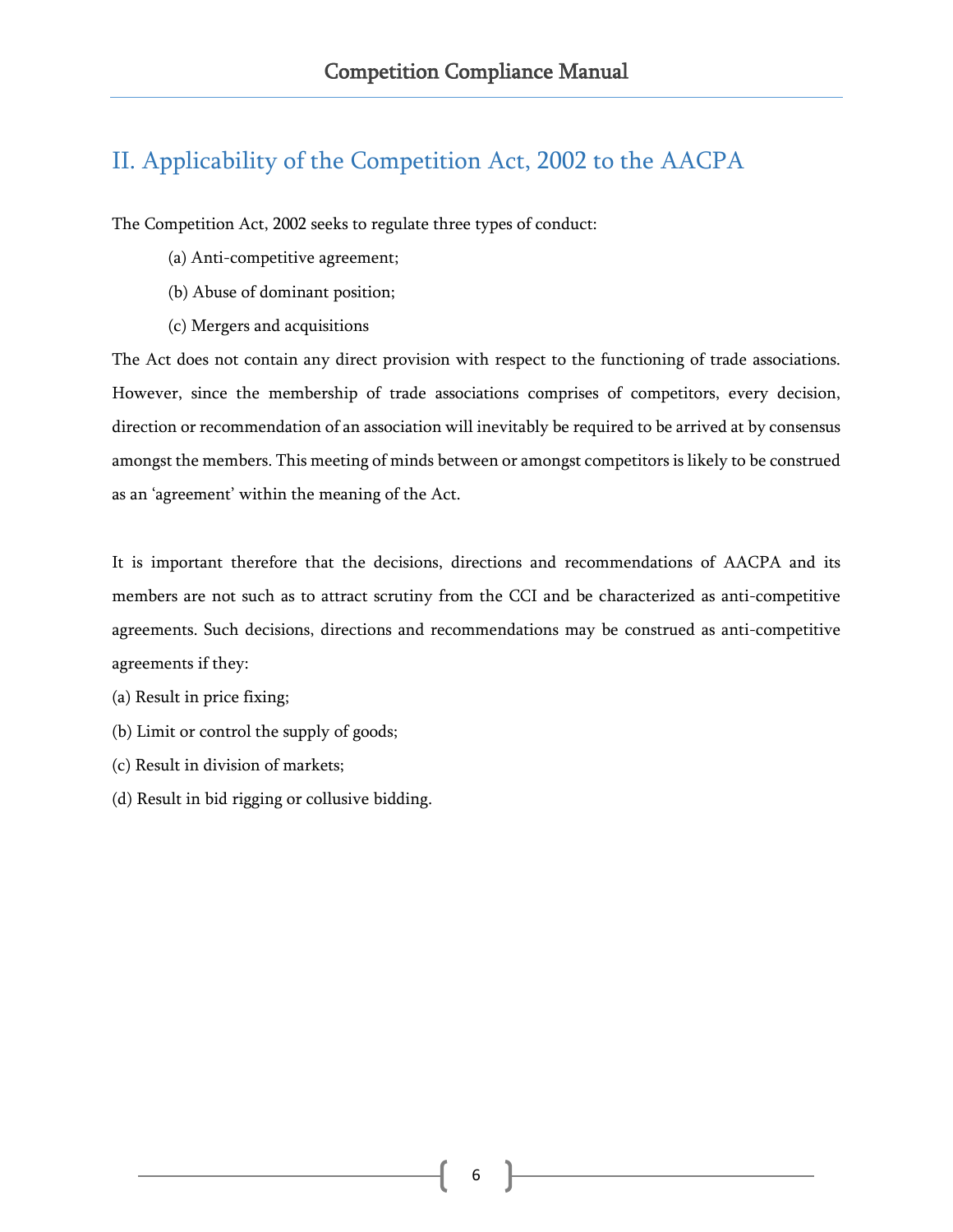## <span id="page-6-0"></span>III. Objectives of the Competition Compliance program

The AACPA's Competition Compliance Program has the following objectives:

- I. Disseminate knowledge about what may constitute an illegal behavior under the Competition Act, 2002;
- II. Prevent violation of the provisions of the Competition Act, 2002 and all the Rules, Regulations & Orders made there under;
- III. Facilitate early detection of violations of the provisions of the Competition Act, 2002 and take preventive/corrective measures;
- IV. Promote a culture of compliance;
- V. Promote good corporate governance.

## <span id="page-6-1"></span>IV. Benefits of Compliance with Competition Act, 2002

The Competition Act, 2002 has become operational since May 20, 2009 and will be elementary in governing business transactions. Strict compliance with the requirements under the Act will benefit AACPA and its members in a number of ways, including:

- I. Providing AACPA and its members an advantage by enabling it to detect any violation at an early stage and take preventive steps;
- II. Assisting AACPA and its members in enhancing its reputation and building goodwill;
- III. Avoiding fines or mitigating the level of fines;
- IV. Pre-empting the possibility of concluding potentially void agreements;
- V. Avoiding possible actions for compensation;
- VI. Obviating or reducing the costs and negative effects of litigation and regulatory intervention.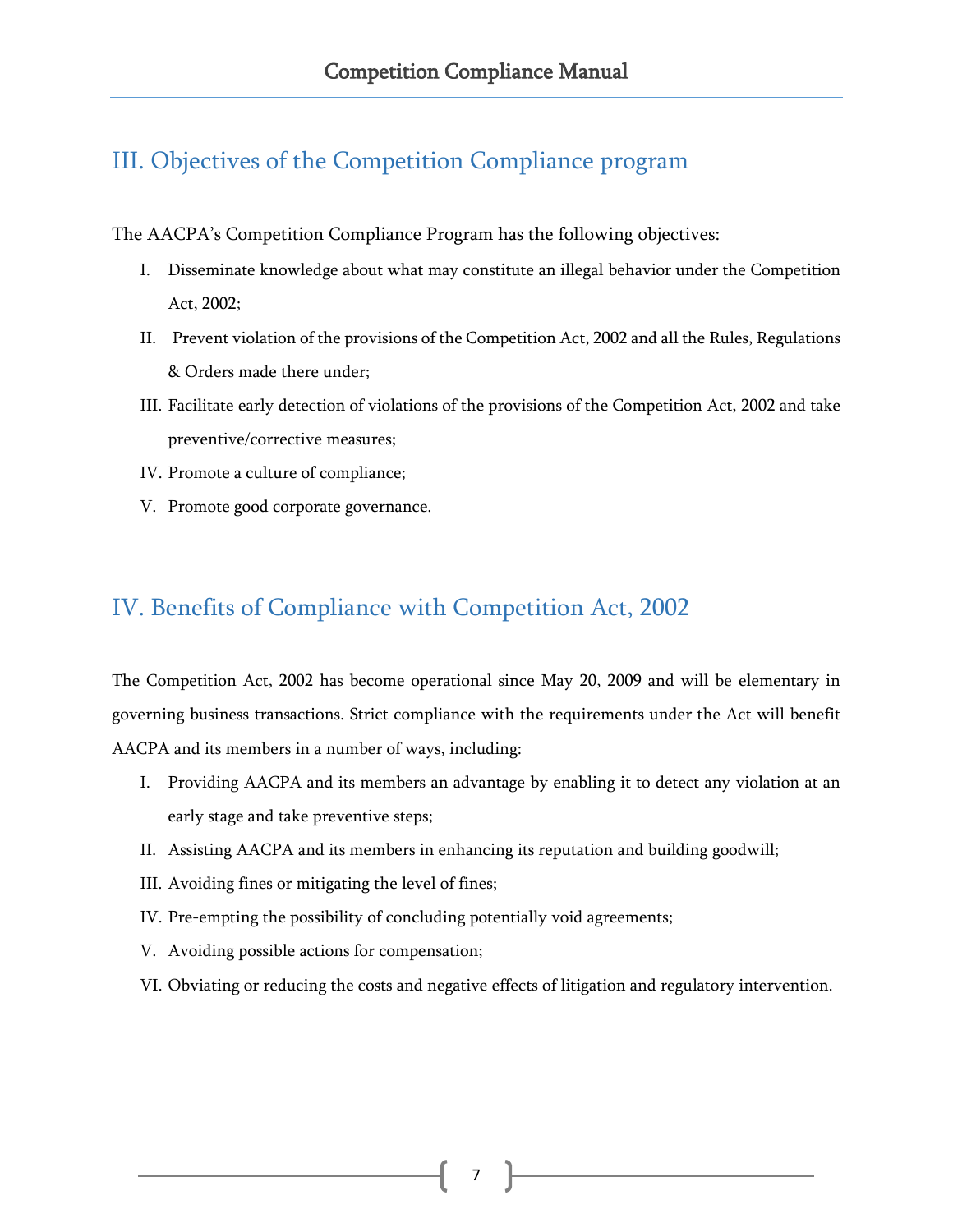## <span id="page-7-0"></span>V. Major Costs of Non-Compliance with the Provisions of Competition Act

Non-compliance with the requirements stipulated under the Competition Act, 2002 may prove very costly to trade associations and its members. The costs of non-compliance may be one or more of the following:

- I. Loss of goodwill and damage to reputation of trade association and its members;
- II. Substantial fines leviable on the association and its members:
	- a. In case of anti-competitive agreements:- Up to 10% of the average turnover of the enterprise in the last three years
	- b. In case of cartels: Higher of three times the profits or 10% of the average turnover of the enterprise for each year of the continuance of such cartel;
- III. In case a violation of the provisions of the Act is determined by the Competition Commission of India, affected parties may approach the Competition Appellate Tribunal for compensation, which can be very substantial, depending upon the type of violation involved;
- IV. Drain of resources in handling competition law infringement cases.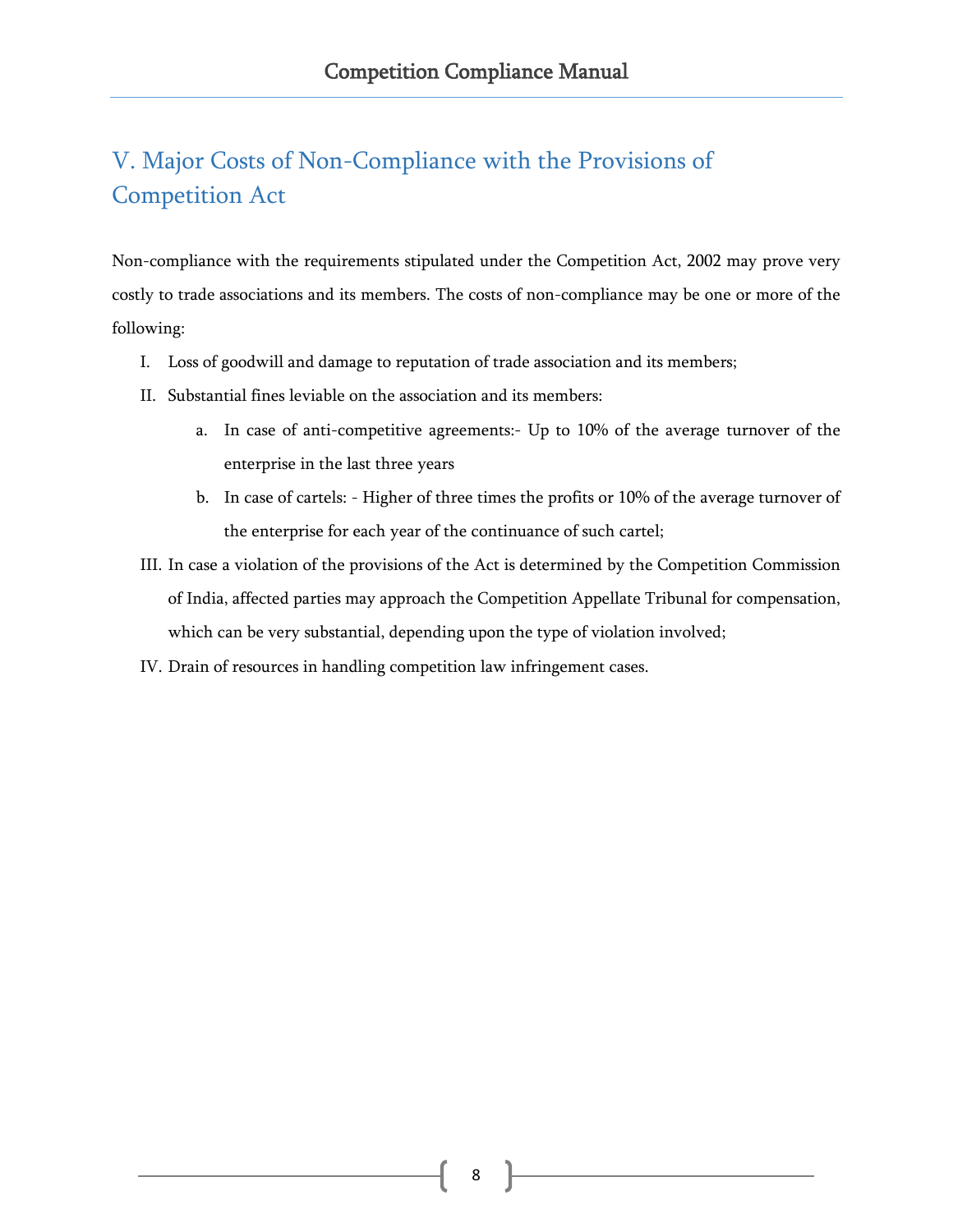## <span id="page-8-0"></span>VI. Compliance Guidelines for the AACPA

The following guidelines are prescribed for the AACPA members.

#### <span id="page-8-1"></span>A. GUIDELINES FOR AACPA MEETINGS

AACPA shall not act as a platform for its members to either expressly or tacitly enter into anticompetitive agreements. Following are guidelines for the AACPA members:

#### <span id="page-8-2"></span>a. Pricing and cost related issues

It must always be borne in mind that in no event shall there be a co-ordination between members of AACPA or the use of AACPA as a platform to determine the prices or manufacturing costs related to AAC blocks.

#### The AACPA members shall not facilitate the following activities:

- Joint determination of purchase or selling prices;
- Joint determination of price increases or decreases;
- Joint fixation of specific minimum or maximum prices;
- Agreement on rebates, discounts and other terms or conditions of sale;
- Exchange of price related information with members unless it is completely historical.
- Discuss what constitutes a 'fair profit level'
- Discuss the actual costs of production of individual Members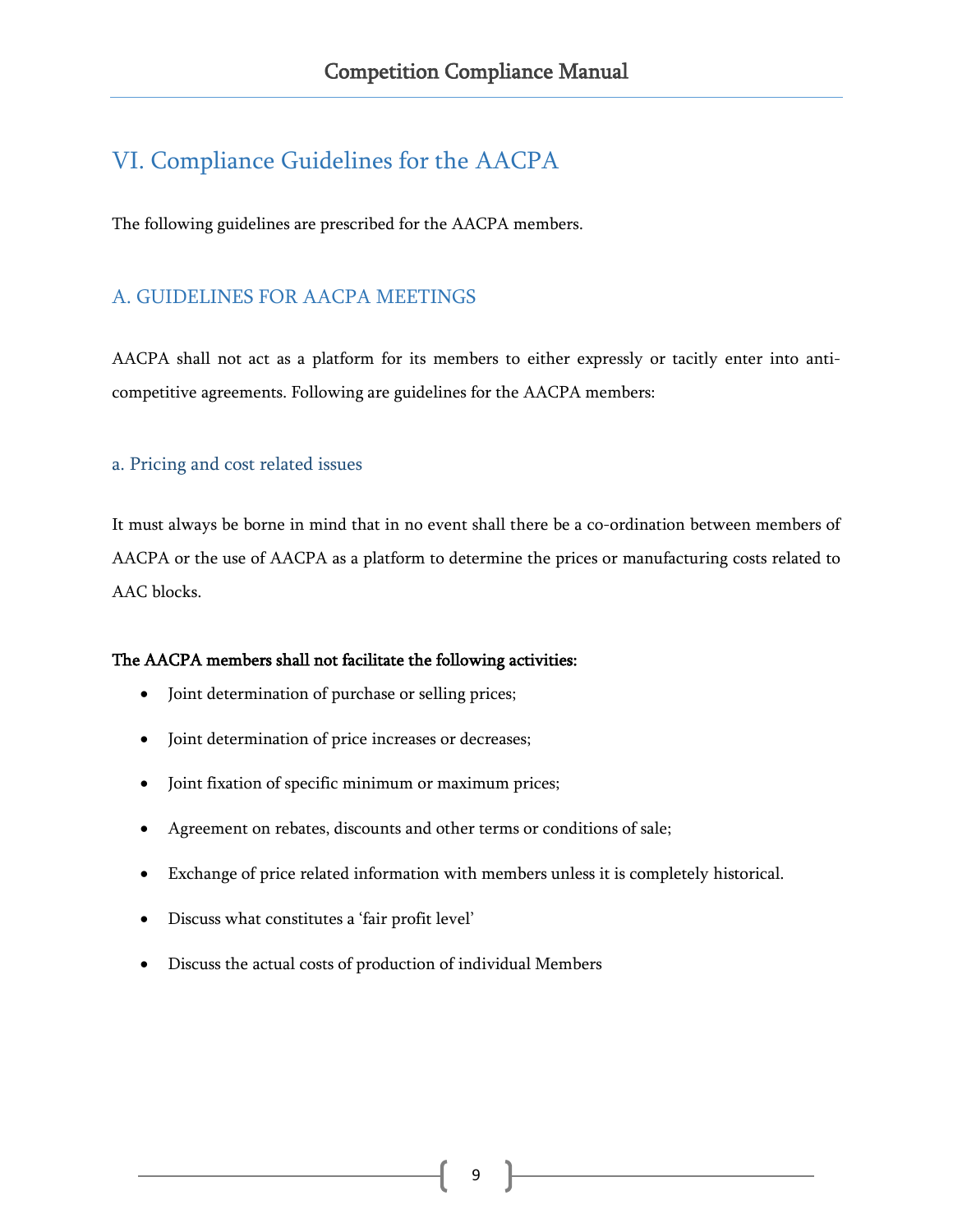#### <span id="page-9-0"></span>b. Limiting production, supply etc.:

AACPA members are prohibited from holding any discussion, understanding, plan or facilitating agreements between the members that may lead to restriction or limitation on the production or supply of AAC blocks in particular:

The AACPA members shall not facilitate discussions or agreements on:

- Concerning the freezing, limitation or closing down of production capacity;
- For not using or employing a certain technology;
- For not selling a certain type of AAC blocks.

#### <span id="page-9-1"></span>c. Market sharing:

In an AACPA meeting, Members shall be prohibited from discussing or sharing information on markets or allocating the market. In particular, the AACPA shall not encourage the following activities:

- Share or allocate markets among competitors in respect of specific territories, products, customers, or sources of supply;
- Fix production, buying or selling quotas among competitors.
- Bidding prices for projects
- Collusive tendering

#### <span id="page-9-2"></span>d. Boycotts:

Refusal by Members to deal with one or more customers or suppliers in order to hinder such supplier or customer to do business is prohibited under the Act: The AACPA members shall not facilitate the following activities in their association meetings:

- Mutual agreement among all Members not to sell to certain customers or not to purchase from certain suppliers;
- Mutual agreement among Members to make the supply or purchase of goods subject to certain conditions.

 $10$  }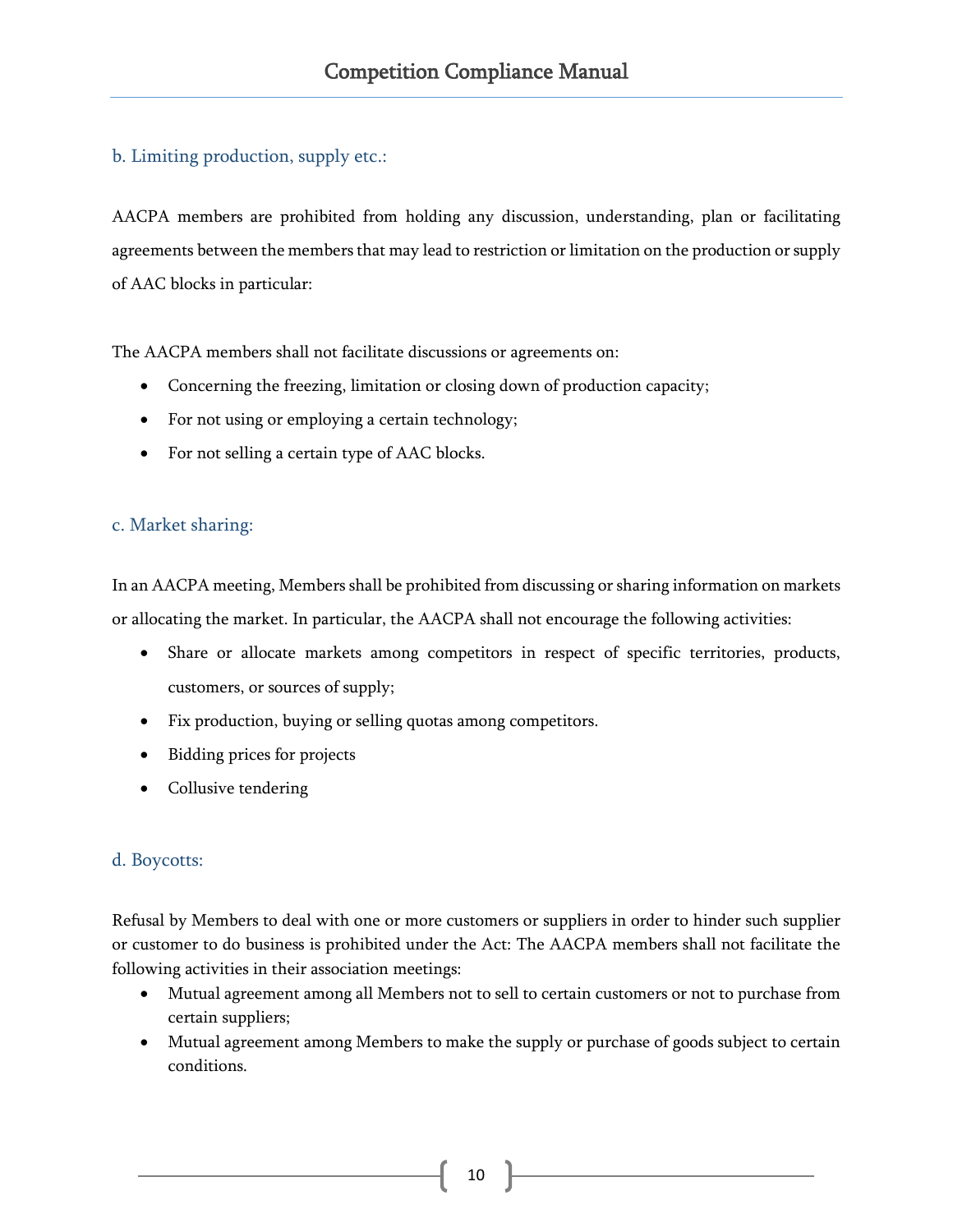<span id="page-10-0"></span>e. Collection and dissemination of information.

AACPA or its members shall not collect and disseminate information about prices, discounts, conditions of supply, profit margins, cost structures, calculation practices, distribution practices, territories or customers.

#### <span id="page-10-1"></span>B. GUIDELINES ON RESTRICTION ON MEMBERS

Rules of admissions as members to an association should ideally be transparent, non- discriminatory and based on objective standards. Terms of exclusion from membership may have an appreciable adverse effect on competition if the effect of the exclusion is to put an enterprise at a competitive disadvantage. Similarly, the procedures for expulsion from membership may have an appreciable adverse effect on competition if they are not based on reasonable and objective standards and there is no recourse to proper appeal in the event of denial of or expulsion from membership.

AACPA should not:

- Exclude certain competitors from membership in their association when the applicant meets all by law requirements
- Restrict Members from dealing with non-members
- Prevent non-members from obtaining access to information which, if denied would limit the ability of the applicant to complete effectively with members of the association

#### <span id="page-10-2"></span>C. GUIDELINES FOR CORPORATE COMMUNICATION

The powers of the CCI for conducting investigation and adducing evidence are very broad and include the powers for search and seizure. It is possible that the Members of AACPA may discuss issues related to the state of competition internally or with external person or organization. Sometimes the internal or external memos, e-mail and letter correspondences may because of the ambiguity in the language or exaggeration give rise to the suspicion of an anti-competitive practice. In order to pre-empt the possibility of misconception and misinterpretation it is advisable therefore that all memos, e-mails and letters be written carefully and in unambiguous terms. Competition Compliance Manual